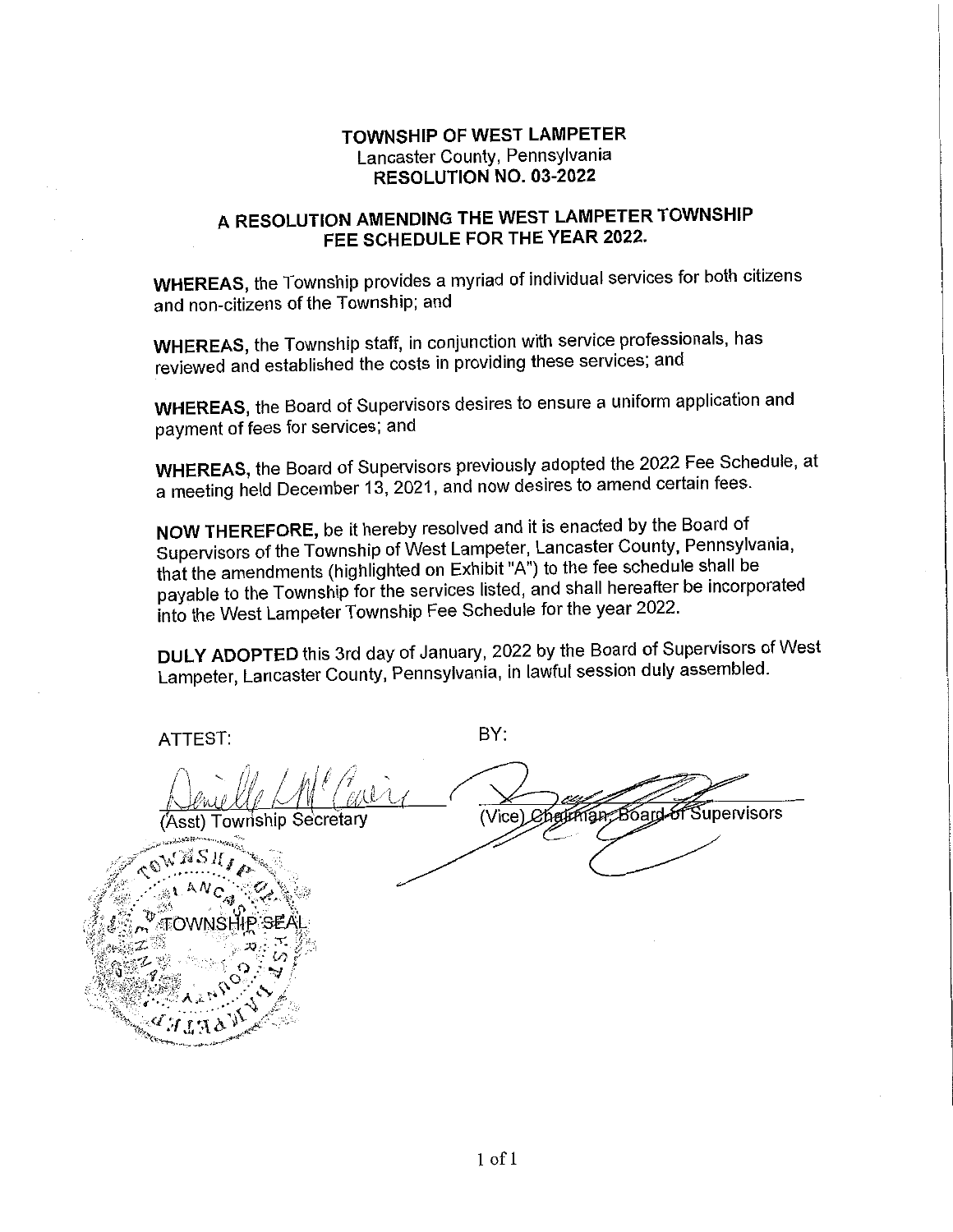$\label{eq:2.1} \frac{1}{\sqrt{2\pi}}\int_{0}^{\infty}\frac{1}{\sqrt{2\pi}}\left(\frac{1}{\sqrt{2\pi}}\right)^{2\alpha} \frac{1}{\sqrt{2\pi}}\left(\frac{1}{\sqrt{2\pi}}\right)^{\alpha} \frac{1}{\sqrt{2\pi}}\left(\frac{1}{\sqrt{2\pi}}\right)^{\alpha} \frac{1}{\sqrt{2\pi}}\left(\frac{1}{\sqrt{2\pi}}\right)^{\alpha} \frac{1}{\sqrt{2\pi}}\left(\frac{1}{\sqrt{2\pi}}\right)^{\alpha} \frac{1}{\sqrt{2\pi}}\left(\frac{1}{\sqrt{2\pi}}\right$ 

 $\label{eq:2.1} \frac{1}{\sqrt{2\pi}}\left(\frac{1}{\sqrt{2\pi}}\right)^{2} \frac{1}{\sqrt{2\pi}}\left(\frac{1}{\sqrt{2\pi}}\right)^{2} \frac{1}{\sqrt{2\pi}}\left(\frac{1}{\sqrt{2\pi}}\right)^{2} \frac{1}{\sqrt{2\pi}}\left(\frac{1}{\sqrt{2\pi}}\right)^{2} \frac{1}{\sqrt{2\pi}}\left(\frac{1}{\sqrt{2\pi}}\right)^{2} \frac{1}{\sqrt{2\pi}}\left(\frac{1}{\sqrt{2\pi}}\right)^{2} \frac{1}{\sqrt{2\pi}}\left(\frac{1}{$ 

 $\label{eq:2.1} \frac{1}{\sqrt{2\pi}}\int_{0}^{\infty}\frac{1}{\sqrt{2\pi}}\left(\frac{1}{\sqrt{2\pi}}\right)^{2\alpha} \frac{1}{\sqrt{2\pi}}\int_{0}^{\infty}\frac{1}{\sqrt{2\pi}}\frac{1}{\sqrt{2\pi}}\frac{1}{\sqrt{2\pi}}\frac{1}{\sqrt{2\pi}}\frac{1}{\sqrt{2\pi}}\frac{1}{\sqrt{2\pi}}\frac{1}{\sqrt{2\pi}}\frac{1}{\sqrt{2\pi}}\frac{1}{\sqrt{2\pi}}\frac{1}{\sqrt{2\pi}}\frac{1}{\sqrt{2\pi}}\frac{$ 

 $\mathcal{L}^{\pm}$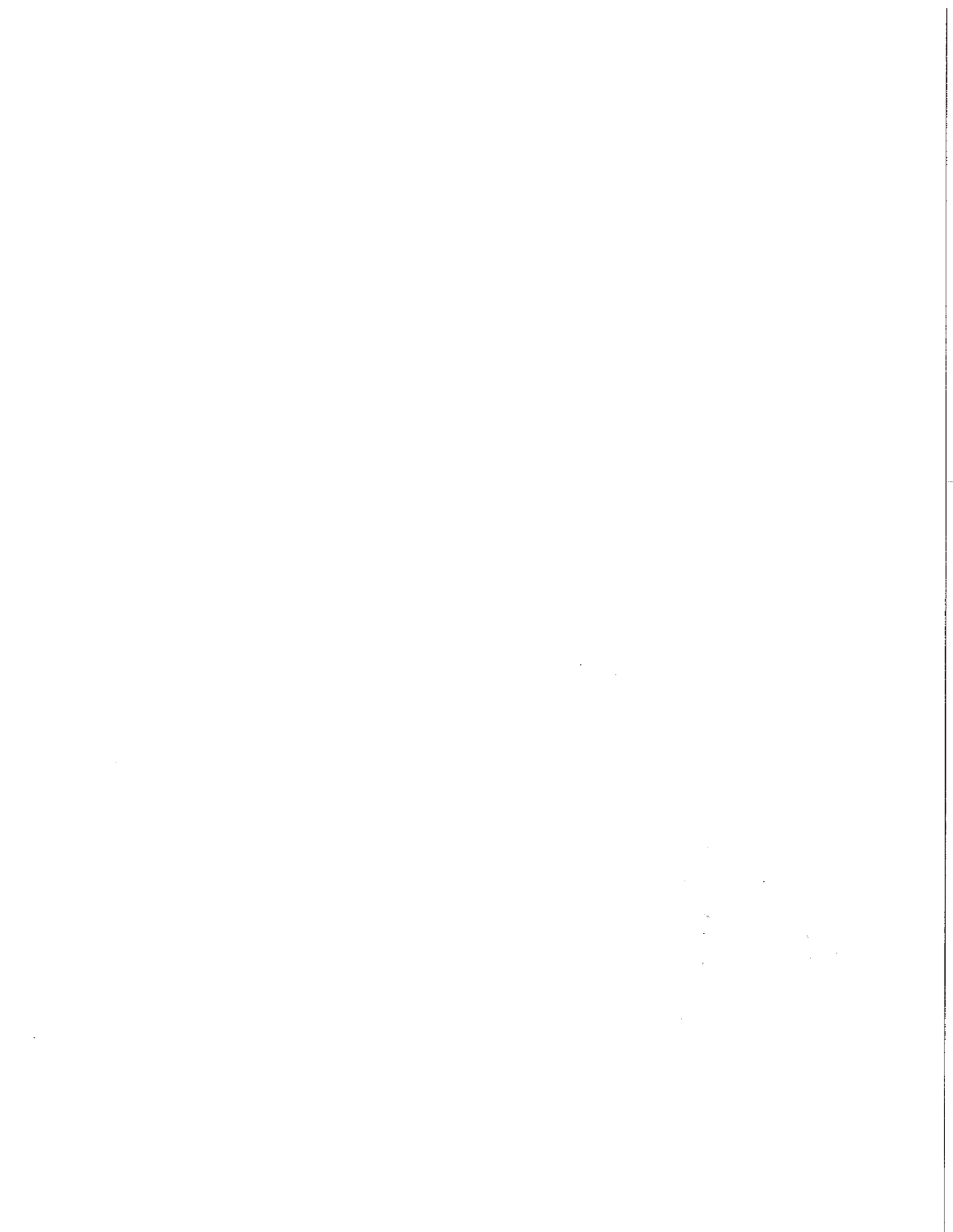#### WEST LAMPETER TOWNSHIP tancasler County, Pennsylvania 2022 FEE SCHEDULE

**OPEN RECORDS POLICY FEES** West Lampeter Township will charge the following fees for duplication of public records requests:

Black and White Duplication / Photocopy (paper copies) Black and White Duplication from electronic media to paper Color Duplication/Photocopy (paper copies less than 11X17) Large l"ormat Duplication/Photocopy Duplication to electronic media-Postage for records malled to requester actual postage cost

\$ 0.25 per page per side \$. 0.26 per page per side \$ 0.50 per page per side \$10,00 per page per side up to actual cost actual cost

In the event West Lampeter Township incurs additional costs, over and above those stated here, additional fees will be charged on actual cost. The Township will require prepayment if the total fees are estimated to exceed \$100.00.

| <b>REFERENCE MATERIALS</b>                               |                                                                        |
|----------------------------------------------------------|------------------------------------------------------------------------|
| Code of Ordinances                                       | \$150,00 paper / \$3.00 CD                                             |
| Zoning Ordinance                                         | \$16.00                                                                |
| Zoning Map                                               | \$6.60                                                                 |
| Stom Water Management Ordinance                          | \$10,00                                                                |
| Subdivision and Land Development Ordinance               | \$10,00                                                                |
| Comprehensive Plan                                       | \$100.00 paper / \$3.00 CD                                             |
| Act 537                                                  | <b>Township Engineer:Costs</b>                                         |
| <u>REFUSE &amp; RECYCLING PROGRAM</u>                    |                                                                        |
| Curbside plck-up                                         | \$140.00 seml-annually                                                 |
|                                                          | (senior discount of 4% and full-year payment discount of 2% available) |
| <b>Extra Service Tags</b>                                |                                                                        |
| <b>Yellow/Extra Service</b>                              | \$1.60                                                                 |
| Orange/Tire                                              | \$1.75                                                                 |
| Red/Oversized Item                                       | \$5.00                                                                 |
| <b>Blue/Appliance</b>                                    | \$15,00                                                                |
| Kraft Bags                                               | $$0.60$ each                                                           |
| Recycling Bins (24 gal)                                  | \$11.00                                                                |
| Recycling Barrel (25 gal)                                | \$12,50                                                                |
| Recycling Carts                                          | \$75,00                                                                |
| TOWNSHIP PERSONNEL & EQUIPMENT CHARGES (minimum 2 hours) |                                                                        |
| <b>Public Works Department</b>                           |                                                                        |
| Road Master/Public Works Director                        | $$60.00$ per hour                                                      |
| Personnel (regular hours)                                | \$47.00 per hour per person                                            |
| Personnel (overtime hours)                               | \$62.00 per hour per person                                            |
| Mower                                                    | \$30.00 per hour*                                                      |
| Pick Up / Utility Truck                                  | \$40,00 per hour*                                                      |
| Roller                                                   | \$60.00 per hour*                                                      |
| Dump Truck                                               | \$65.00 per hour.*                                                     |
| BackhoelLoader                                           | \$75.00 per hour*                                                      |
| Road Counters for Study                                  | \$400.00 per road per week                                             |
| *plus employee rate. Minimum two (2) hours,              |                                                                        |
| Police Department                                        |                                                                        |
| Uniformed Personnel                                      | \$85.00 per hour per person                                            |
| Non-Uniformed Personnel                                  | \$36.00 per hour per person                                            |
|                                                          |                                                                        |

l of 5 fee schedule 2022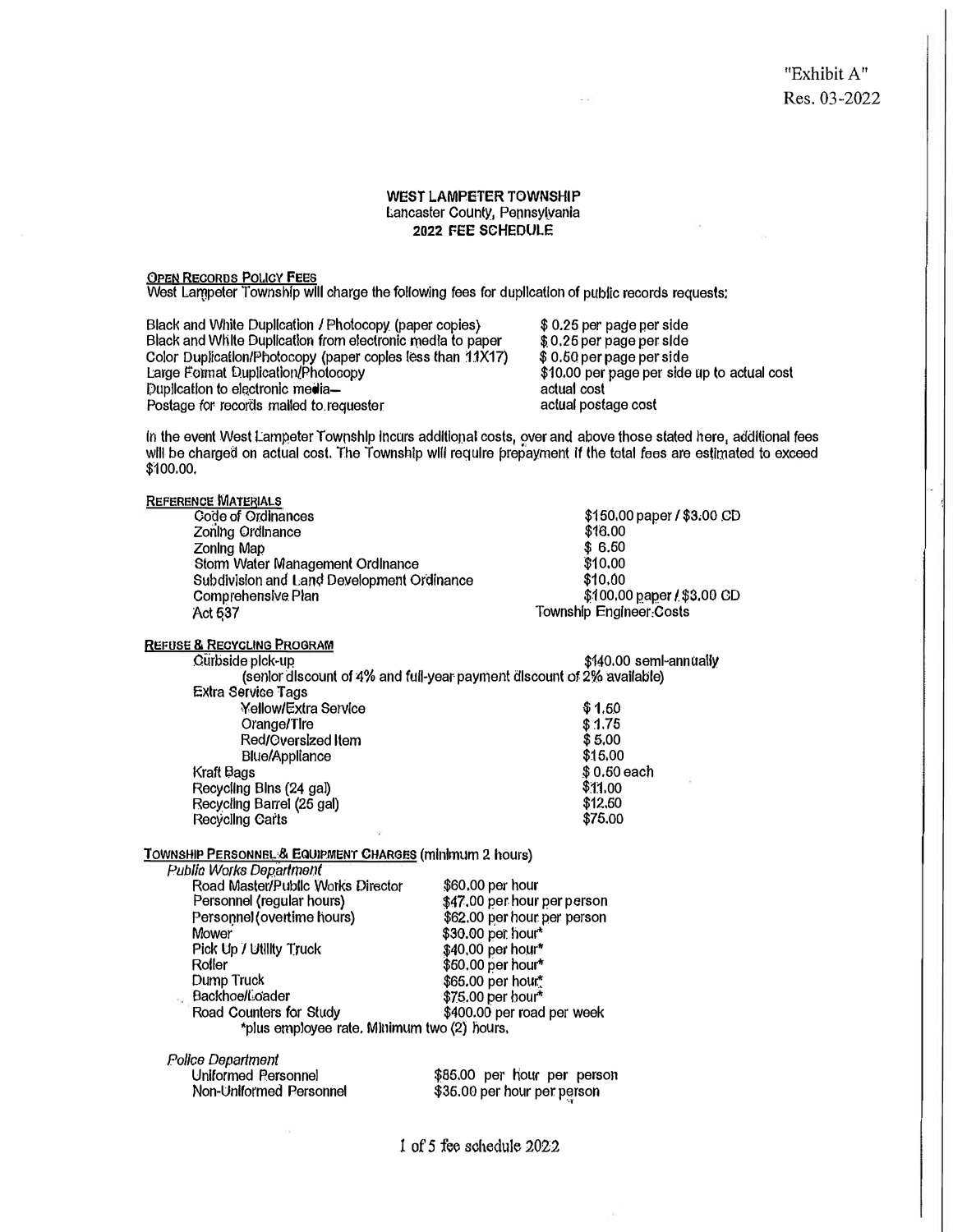*Community Development Department*  Building Code Official Zoning Officer / Asst. 20 Stormwater Coordinator

\$60.00 (regular)/\$80 (overtime) per hour per person \$55.00 (regular)/\$75 (overtime) per hour per person \$117.00 (regular/overtime)

**PownsHIP FACILITY USE CHARGES-VILLAGE PARK** in line skate rink – \$45 -- resident, \$70 non-resident Basketball court  $-$  \$35  $-$  resident, \$60 non-resident Baseball field - \$35 -- resident, \$60 non-resident Multi-purpose field. \$35-resident, \$60 non-resident Picnic pavillon - \$35 - resident, \$60 non-resident Amphltheatre -\$35 - resident, \$60 non-resident (All of the above are based on a 3 hour period and certlfloates of Insurance are required.)

Lampeter-Strasburg District area youth sports organizations - \$300 per season - certificate of insurance regulred

Lampeter-Strasburg Pistrlct area sports tournaments - \$250/day- certificate of Insurance required Non Lampeter-Strasburg District area sports tournaments , \$350/day-cerlificate *of* lns�rance required

#### **OTHER TOWNSHIP FEES**

Interest may be charged on invoices 30 days past due or more.<br>Returned Check Fee (applies to all services) \$25,00 per returned check Returned Check Fee (applies to all services)

**Rejected ACH Online Payments Dog Seizure** Fee **Amusement/Mechanical Device** Tax **Solloitatlon Fee** 

(returned **for** non-sufficient funds, closed accounts) \$25.00 per returned Item \$225.00 \$15Q.00 \$50.00 application fee, renewable for up to five (5) consecutive monthly Increments at \$10,00 per month. \$5.00 permit fee for each mandatory Identification card

#### **Planning and Zoning Fees**

#### **HEARING (ZONING) FEES:**

Variance (residential) Variance (non-residential) Special Exception (residential) Special Exception (non-residential) Appeals to the Decision of the Zoning Officer Multiple Hearing Application (for same property- resldenlial) Multiple Hearing Application (for same property - non-residential) Procedural Challenge Gonditional Use Rezoning Substantial Challenge of a Zoning Ordinance Continuance of a Hearing (either before the Zoning Hearing Board or Board of Supervisors) Legal and Engineering Review Fees

\$500.00, plus ½ cost ot stenographer \$600,00, plus½ cost of stenographer \$500,00, plus ½ cost of stenographer \$600.00, plus ½ cost of stenographer \$500.00, plus ½ cost of stenographer \$700.00, plus ½ cost of stenographer \$800.00, plus½ cost of stenograpfier \$500,00, plus ½ cost of stenographer \$650.00, plus½ cost of stenographer \$800.00, plus cost of legal advertising \$800,00

\$200.00, plus cost of legal advertising

Actual Costs Incurred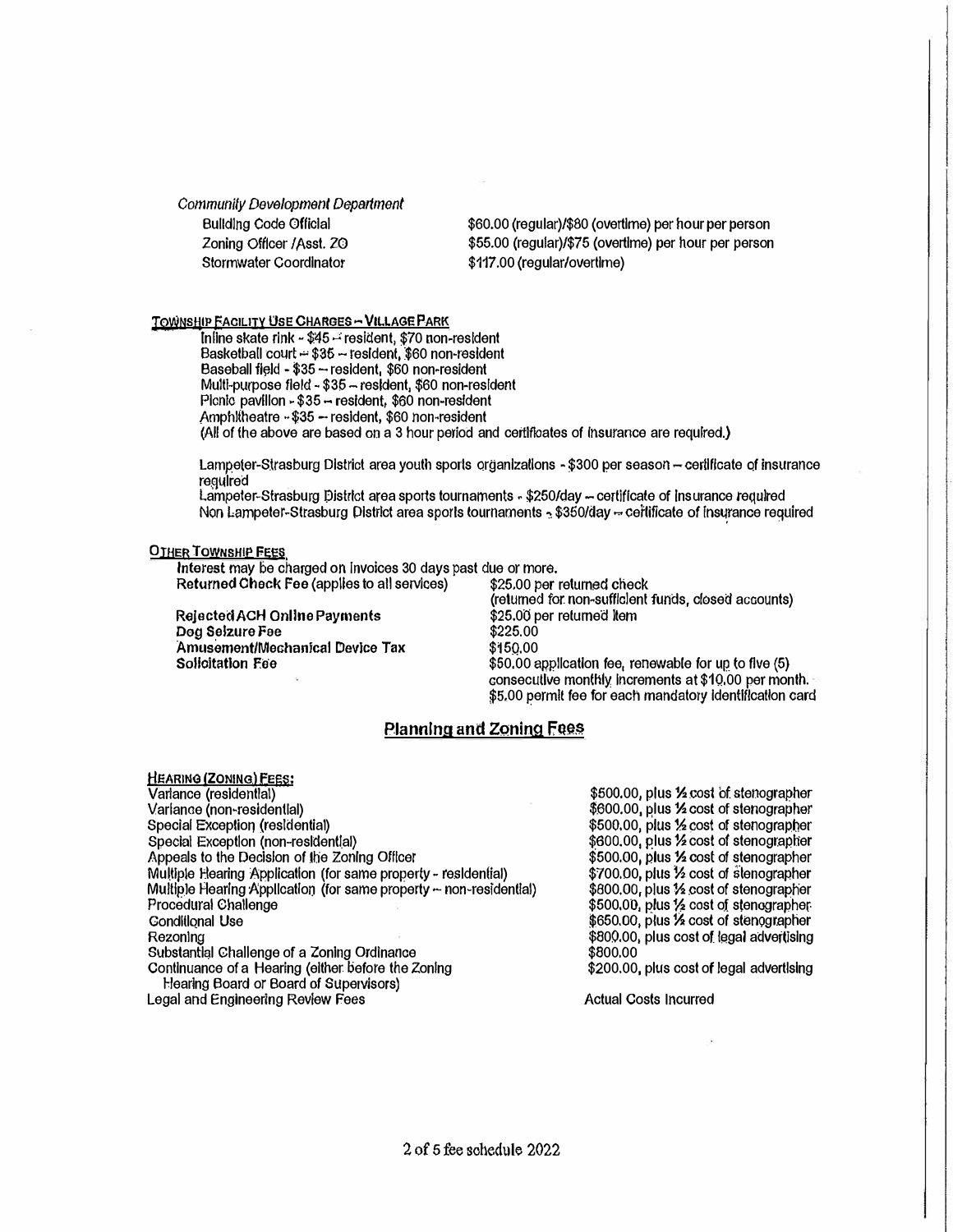| <b>SUBDIVISION &amp; LAND DEVELOPMENT FEES*</b><br>Pre-Application Meeting (MOUPSA Required)                                                                                     | Actual costs incurred for legal and engineer review           |
|----------------------------------------------------------------------------------------------------------------------------------------------------------------------------------|---------------------------------------------------------------|
| <b>Walver from Land Development Ordinance</b><br>(If not submitted as part of Preliminary or Final Plan)                                                                         | \$100.00                                                      |
| <b>Sketch Plan</b>                                                                                                                                                               | \$450.00, plus actual legal and<br>engineering costs incurred |
| Subdivision/Land Development Revisions (including Lot Add-on)<br>Revised Subdivision & Land Development                                                                          |                                                               |
| Plan Application Fee<br>Revised Subdivision & Land Development                                                                                                                   | \$450.00                                                      |
| Plan <i>Escrow</i> Fee                                                                                                                                                           | \$1,000.00                                                    |
| Residential (including Agricultural Uses)                                                                                                                                        |                                                               |
| Preliminary/Final Subdivision (ONLY) Plan Application Fee<br>Preliminary/Final Subdivision (ONLY) Plan Escrow Fee<br>Preliminary/Final Subdivision and/ or Land Development Plan | $$350,00 + $5,00$ //ot<br>$$1,000,00 + $15.00/$ lot           |
| <b>Application Fee</b><br>Preliminary/Final Subdivision and/or Land Development Plan                                                                                             | \$450.00 + \$15.00/lot                                        |
| Escrow Fee                                                                                                                                                                       | $$1,500.00 + $35.00/$ ot                                      |
| Non-Residential & Multi-Family Residential                                                                                                                                       |                                                               |
| Preliminary/Final Subdivision (ONLY) Plan Application Fee<br>Preliminary/Final Subdivision (ONLY) Escrow Fee<br>Preliminary/Final Subdivision and/or Land Development Plan       | $$500.00 + $15.00/accre1$<br>$$2,000,00+$50,00/accrel$        |
| <b>Application Fee</b><br>Preliminary/Final Subdivision and/or Land Development Plan                                                                                             | $$500.00 + $20.00/ \text{a}$ cre <sup>1</sup>                 |
| Escrow Fee                                                                                                                                                                       | $$2,000.00 + $75.00/ \text{acre}^1$                           |

Construction Inspection Fee (engineering review & inspection fee) Actual cost incurred

Road Dedication Application Fee (per street or any portion of street to be dedicated) \$300.00

\*For purposes of Application and Escrow fee calculations, if the plan ONLY involves the division of land, then subdivision application and escrow fees are used; if construction of any improvement(s) is/are included as a part of the plan, the fees shall be calculated using the subdivision and/or land development plan application and escrow fees.

If the actual total engineering and legal review cost incurred is less than the escrow received, a refund will be issued. If the escrow is diminished below \$500,00, an additional amount of deposit will be required to reimburse expenses and/or cover future engineering and legal review costs,

Legal and engineering fees are billed based on charges by the Township's consultants, whose fee schedules are hereby incorporated as a part of this Resolution (see Attachments).

Additional fees, such as stormwater management plan review, shall apply.

 $\frac{1}{2}$  per acre or portion thereof (portions of an acre will be rounded up to the next highest acre)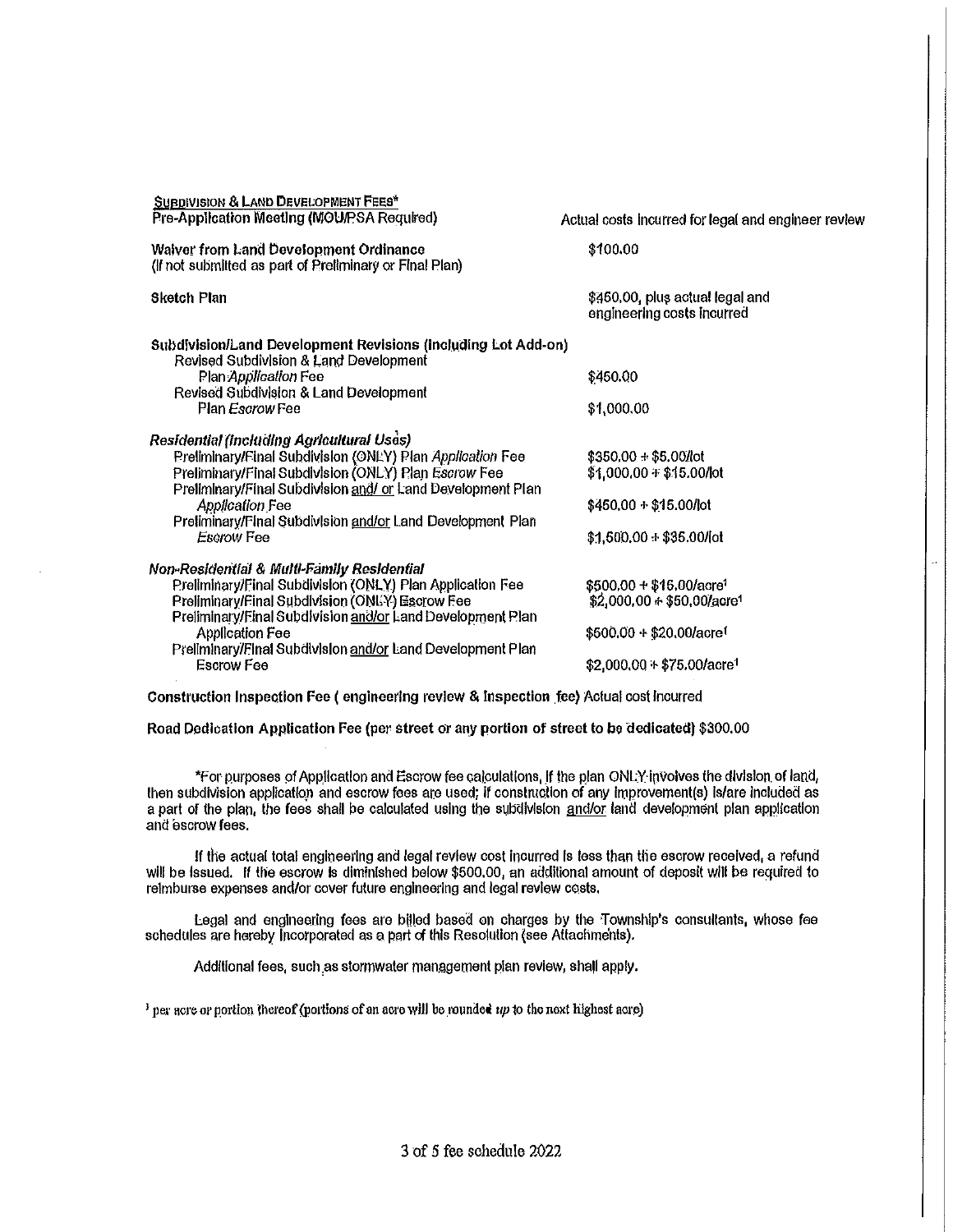FEE-IN-LIEU OF PARKLAND DEDICATION<br>In accordance with Section 240-36 of the West Lampeter Township Code of Ordinances, the Township may, at its discretion, accept a fee-in-lieu of parkland dedication. The fair market value rate for the purchase of 04 acres (per dwelling unit) has been determined to be and hereby established at \$1,700.00.

#### **STORM WATER MANAGEMENT**

| Exemption                                                                            | No Fee                                           |
|--------------------------------------------------------------------------------------|--------------------------------------------------|
| Small Project (1,001-5,000 Square Feet)<br>(Includes plan review and one inspection) | \$125.00 application fee                         |
| <b>Additional Inspections for Small Projects</b>                                     | \$50.00 per inspection                           |
| Stormwater Management Plan<br><b>Application Fee</b><br><b>Escrow</b>                | \$500,00<br>\$1,000.00                           |
| <b>CONNECTIONS</b><br><b>Sewer Connection Fee</b><br><b>On-Inf System</b>            | Per Suburban Lancaster Sewer Authority<br>ደባህ ሀሀ |

UTILITY

∪n**⊣o**t System **On-Lot Report** Water Connection Fee **Appeal of Sewer Ordinance** 

\$25.00 plus actual costs for violations Per City of Lancaster Fee Schedule \$150,00

### ZONING PERMIT FEES - Applied to West Lampeter Township Permits

| Zoning Use permits (alone and when required with construction permits)                                                                                                          |                                                                         |
|---------------------------------------------------------------------------------------------------------------------------------------------------------------------------------|-------------------------------------------------------------------------|
| Special Event/Temporary Use<br><b>New Residential</b><br><b>Existing Residential</b><br>New Commercial<br>Existing Commercial/Build Outs/Change of Use/<br><b>Temporary Use</b> | \$60.00<br>\$100.00 per unit<br>\$60.00<br>\$175.00 per unit<br>.375.00 |
| Signs (additional construction fees may apply)                                                                                                                                  | \$55,00 per sign                                                        |
| Accessory Structures (up to 400 square feet, fences,<br>patios, and decks < 30 inches)                                                                                          | \$35.00                                                                 |
| · Accessory Structures (other than above)                                                                                                                                       | \$50.00                                                                 |
| Accessory Dwelling Units/Unit of Care Application Fee<br>Accessory Dwelling Units/Unit of Care (annual fee)                                                                     | \$50.00<br>\$26.00                                                      |
| Driveways (applied to re-paving, additional driveways and/or expansion of existing driveways)                                                                                   |                                                                         |
| Residential<br>Commercial                                                                                                                                                       | \$60.00<br>\$100.00                                                     |
| Road Opening (on roadways dedicated to the Township)                                                                                                                            | \$60,00 plus roadmaster inspection                                      |
| Dumpster Placed on Township Roadway                                                                                                                                             | \$20.00                                                                 |
| Residential Permit Renewal (maximum 2 times, per BCO)                                                                                                                           | \$25.00, plus inspections/review as required                            |
| Commercial Permit Renewal (maximum 2 times, per BCO)                                                                                                                            | \$100,00, plus inspections/review as required                           |
| State Mandated Education Fee -all building permits                                                                                                                              | \$4.50                                                                  |
|                                                                                                                                                                                 |                                                                         |

4 of 5 fee schedule 2022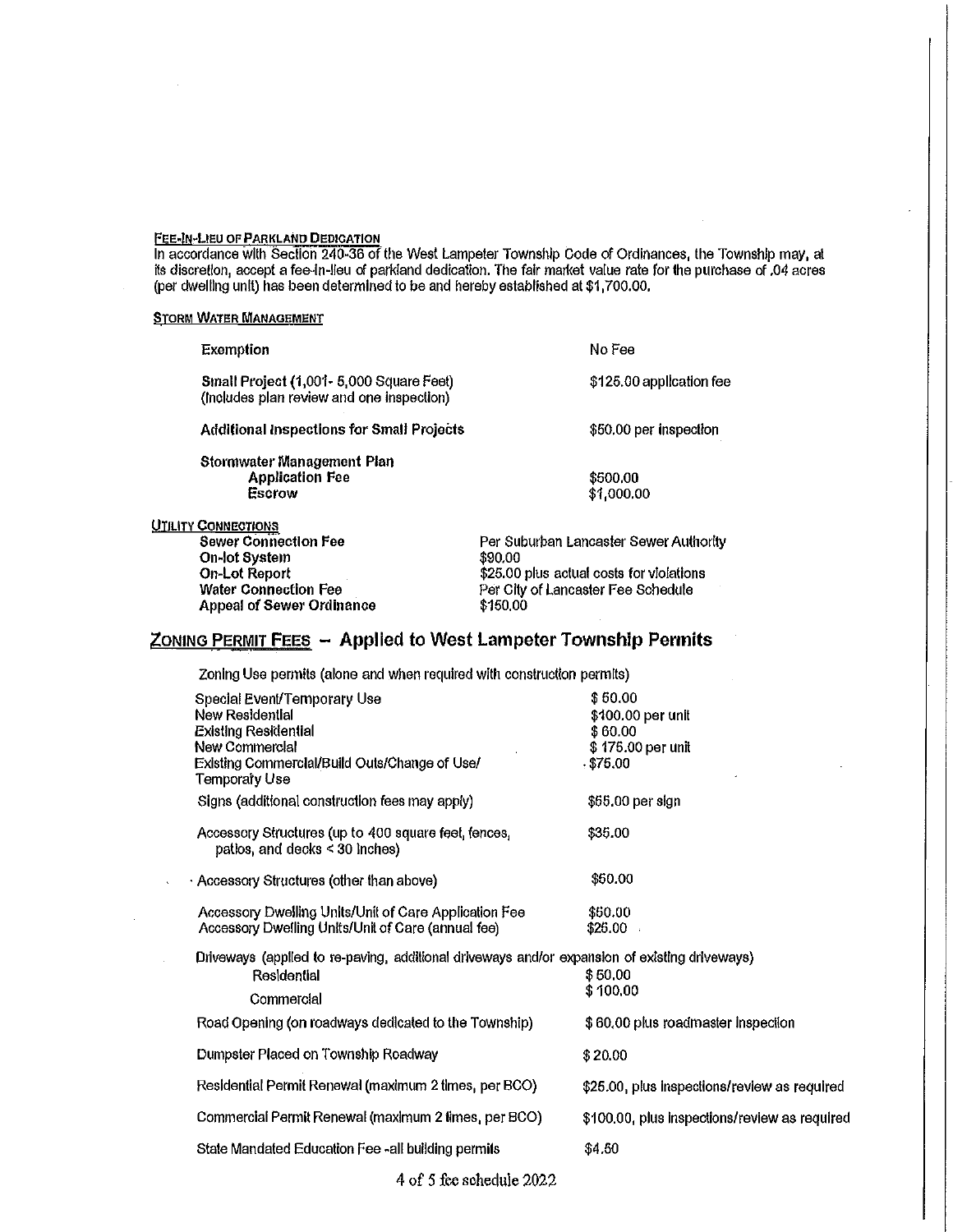#### Residential Construction (One and Two Family) -Plus Zoning Permit Fees - Per Third Party inspection service Provider Fee schedule

- Note 1: Permit fees not paid within 90 days of issuance shall be subject to a 10% penalty (incurred monthly). Fees unpaid after 6 months are subject to Ilen.
- Note 2: Cancelled permits are subject to all applicable plan review fees (and late fees if not cancelled within 90 days of being issued).
- Note 3: Work initiated without a building permit is subject to an additional fee equal to 2x the actual total building permit fee, in addition, work initiated without a building and/or zoning permit may be subject to appropriate legal action as provided by law.
- Note 4: Consulting time including, but not limited to, legal preparation, court appearances, property maintenance inspections. Iffe and safety inspections, rental inspections, will be billed at a rate of \$60/hr,

### Commercial / Mixed Use / Multi-Family Residential Construction / New Construction / Additions / Alterations -- Per Third Party / nspection Service Provider plus additional zoning fees as applicable

- Note 1: Perm) fees not paid within 90 days of issuance shall be subject to a 10% penalty (incurred monthly). Fees unpaid after 6 months are subject to lien,
- Note 2: Work initiated without a building permit is subject to an additional fee equal to 2x the actual total building permit fee. In addition, work initiated without a building and/or zoning permit may be subject to appropriate legal action as provided by law.
- Note 3: Cost of construction (COC) includes materials and labor.
- Note 4: Cancelled permits are subject to all appticable plan review fees plus a \$100.00 administrative fee (and accruse monthly penalties if not cancelled within 90 days of issuance).
- Note 5: Consulting time including, but not limited to, legal preparation, court appearances, property maintenance inspections, life and safety inspections, rental inspections, will be billed at a rate of \$75.00 per hour (minimum 2 hours).

| Building Code Board of Appeals<br>Application for hearings (non-refundable)     | \$600.00 |
|---------------------------------------------------------------------------------|----------|
| <b>Property Maintenance Appeal</b><br>Application for hearings (non-refundable) | \$200.00 |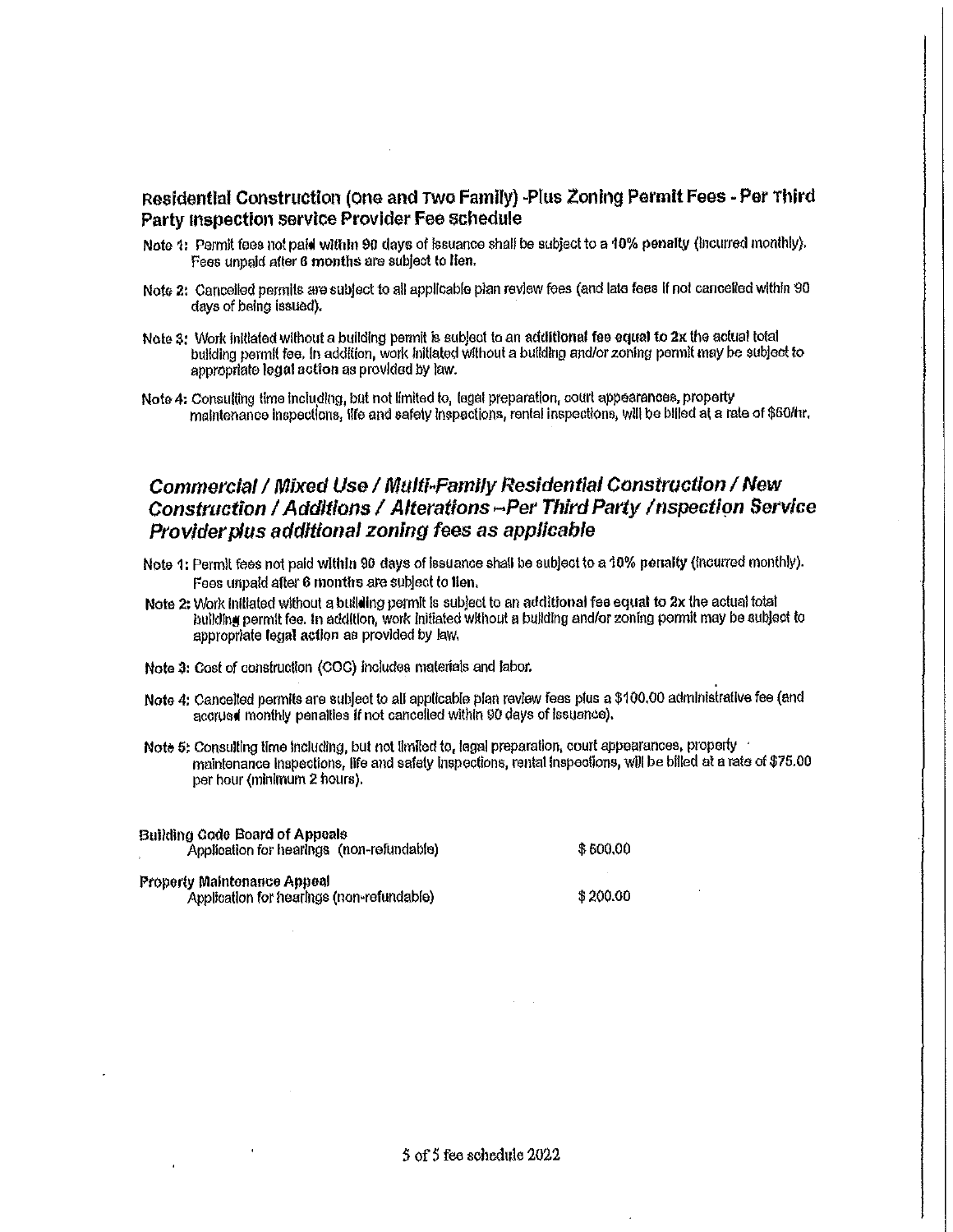

#### **HOURLY BILLING RATE SCHEDULE** FOR 2022 CONSULTING SERVICES

|                                               | <b>HOURLY</b>                                        |  |  |
|-----------------------------------------------|------------------------------------------------------|--|--|
| <b>STAFF TYPE</b>                             | <b>BILLING RATE</b>                                  |  |  |
|                                               | ELA GROUP, INC. - ENGINEERS AND LANDSCAPE ARCHITECTS |  |  |
| President                                     | \$175.00                                             |  |  |
| Division Director/Principal/Vice President    | $$135.00 - $185.00$                                  |  |  |
| Senior Project Manager/Engineer               | $$125.00 - $160.00$                                  |  |  |
| Project Manager                               | $$110.00 - $135.00$                                  |  |  |
| Project Engineer/Landscape Architect Designer | $$75.00 - $135.00$                                   |  |  |
| CAD Manager                                   | \$115.00                                             |  |  |
| Senior CAD Designer                           | $$100.00 - $120.00$                                  |  |  |
| <b>CAD Designer</b>                           | $80.00 - $100.00$<br>\$                              |  |  |
| <b>GIS</b>                                    | \$135.00                                             |  |  |
| Administration                                | $$60.00 - $85.00$                                    |  |  |
| ELA SPORT - ATHLETIC FACILITY PLANNING        |                                                      |  |  |
| Principal-In-Charge: ELA Sport                | \$170.00                                             |  |  |
| Senior Project Manager                        | $$170.00 - $180.00$                                  |  |  |
| Project Manager                               | $$90.00 - $100.00$                                   |  |  |
| Senior Designer                               | $$110.00 - $130.00$                                  |  |  |
| Design Technician                             | $$65.00 - $75.00$                                    |  |  |
| ELA TECHNOLOGIES - ELECTRONIC DATA MANAGEMENT |                                                      |  |  |
| <b>Tech Support</b>                           | $$80.00 - $110.00$                                   |  |  |
| Scanning (Document Imaging)                   | \$60.00                                              |  |  |

#### **REIMBURSABLE EXPENSES**

Reimbursable expenses include, but are not limited to the following:

- Mileage  $\mathbf O$
- **Travel Expenses, including Meals**  $\circ$
- Prints  $\mathbf{o}$
- Copies  $\circ$
- Postage  $\circ$
- **Outside Consultants**  $\circ$
- **Testing Services**  $\Omega$
- **Equipment Rental**  $\circ$
- **Traffic Counter Rental**  $\circ$
- Application/Recording Fees  $\mathsf{o}$
- Permit and/or Other Fees  $\mathbf{o}$
- Other Project Related Expenses  $\mathsf{o}$

ELA Group Inc/ELA Sport adjusts the fee schedule annually to reflect the cost of doing business for the coming year. This fee schedule is effective December 19, 2021 through December 16, 2022. For projects in progress that extend past the dates of the fee schedule attached to executed contracts, rates will be adjusted on the invoices and may adjust the amount of the project contracted fee.

2013 Sandy Drive, Suite 103, State College, PA 16803; (814) 861-6328 414 North Jackson Street, Butler, PA 16001; (724) 256-9646 1491 2nd Street, Suite C-1, Sarasota, FL 34236; (941) 374-3930

Branches: Central PA Western PA Southwest FL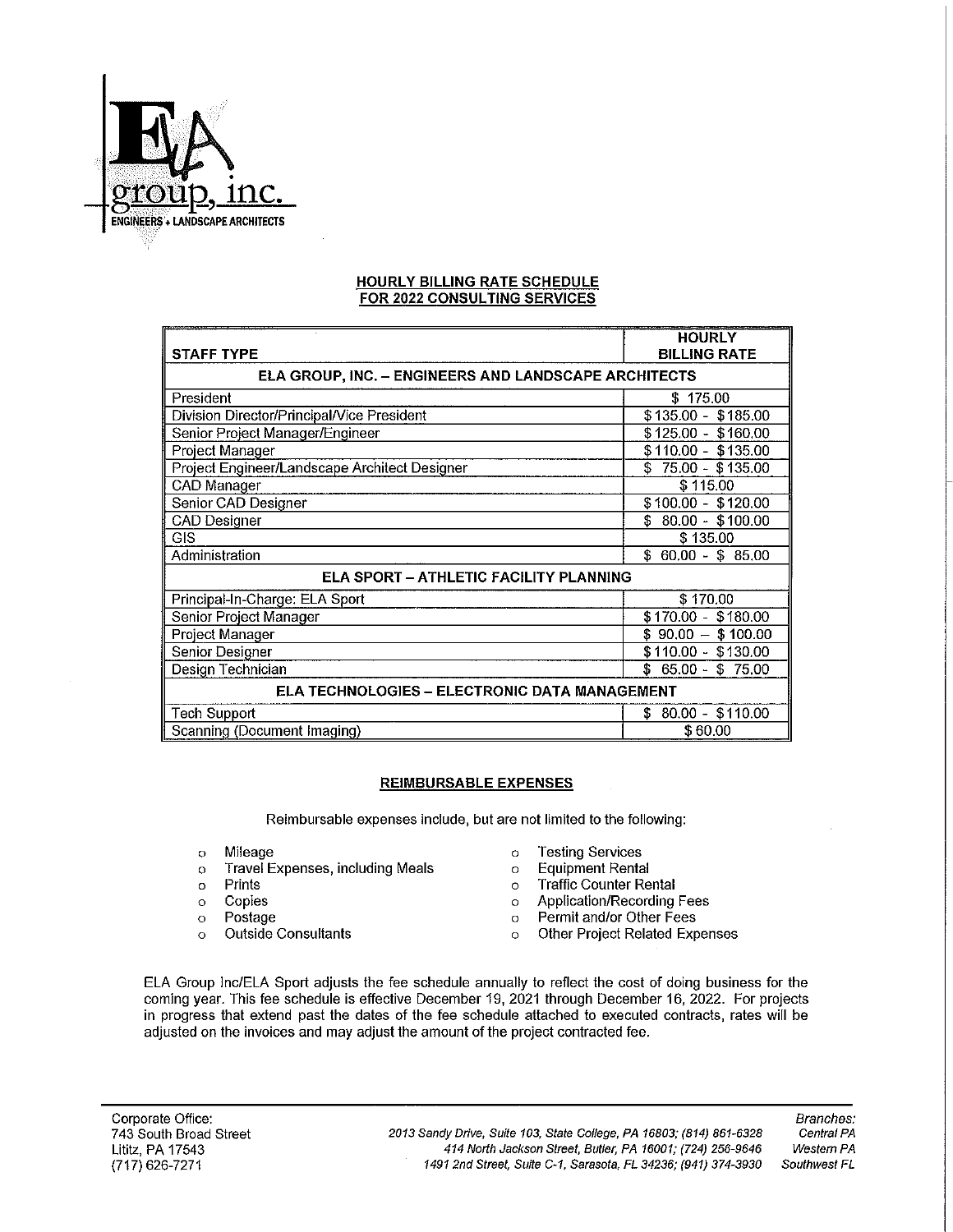#### ARRO CONSULTING, INC. SCHEDULE OF HOURLY RATES AND CHARGES FOR PROFESSIONAL SERVICES

#### West Lampeter Township  $-$  Engineering Services **Calendar Year 2022**

COMPENSATION FOR IDENTIFIED PERSONNEL SHALL BE IN ACCORDANCE WITH THE L. FOLLOWING HOURLY RATE:

| <b>Employee Name</b>     | <b>Hourly Rate</b> |
|--------------------------|--------------------|
| Michael J. Bingham, P.E. | \$165.00           |

II. COMPENSATION FOR OTHER PERSONNEL SHALL BE IN ACCORDANCE WITH THE FOLLOWING HOURLY RATES:

| <b>CLASSIFICATION</b> | <b>POSITIONS</b>                                  | <b>HOURLY RATE</b> |
|-----------------------|---------------------------------------------------|--------------------|
|                       | <b>OFFICE &amp; FIELD SUPPORT</b>                 | 63.00              |
| 2                     | <b>TECHNICIANS</b>                                | 81.00              |
| 3                     | <b>DESIGNERS</b>                                  | 104.00             |
| 4                     | PROJECT TECHNICIANS                               | 113.00             |
| 5                     | PROFESSIONALS, SPECIALISTS                        | 119.00             |
| 6                     | PROJECT PROFESSIONALS, SENIOR PROJECT TECHNICIANS | 130.00             |
| 7                     | SENIOR PROJECT PROFESSIONALS, PROJECT SPECIALISTS | 142.00             |
| 8                     | SENIOR PROFESSIONALS, SENIOR PROJECT SPECIALISTS  | 148.00             |
| 9                     | MANAGING PROFESSIONALS                            | 165.00             |
| 10                    | <b>MANAGING PRINCIPALS</b>                        | 195.00             |
|                       |                                                   |                    |

III. COMPENSATION FOR EXPENSES AND OTHER CHARGES SHALL BE AS FOLLOWS:

| MILEAGE                            | FEDERAL ALLOWABLE VEHICLE REIMBURSEMENT RATE |
|------------------------------------|----------------------------------------------|
| COMMERCIAL TRAVEL/LIVING EXPENSES  | NET COST                                     |
| DATA PROCESSING & DUPLICATING WORK | SCHEDULE SUPPLIED UPON REQUEST               |
| OUTSIDE SERVICES                   | NET COST PLUS 15%                            |

- TECHNOLOGY SURCHARGE WILL BE APPLIED TO COVER LICENSING FEES/ UPGRADES FOR IV. COMPUTER-RELATED SERVICES (GIS, CADD, GPS, SURVEYING, HYDRAULIC MODELING, AND OTHER PROPRIETARY SOFTWARE).
- V. STATEMENTS WILL BE RENDERED MONTHLY AND ARE PAYABLE UPON RECEIPT.
- VI. CERTIFICATES OF INSURANCE COVERAGE WILL BE SUPPLIED UPON REQUEST.
- EXCEPTIONS TO OR DEVIATION FROM ANY OF THE FOREGOING TERMS SHALL BE VALID ONLY AS VII. SPECIFICALLY AND MUTUALLY AGREED UPON.
- VIII. CHARGES ARE SUBJECT TO REVISION.

All services performed by ARRO are performed in accordance with and subject to the attached Standard Terms and Conditions. ARRO expressly rejects any other terms and conditions which may be presented to it, including any presented as part of a municipal appointment. Any changes to these Standard Terms and Conditions shall be mutually agreed to in writing.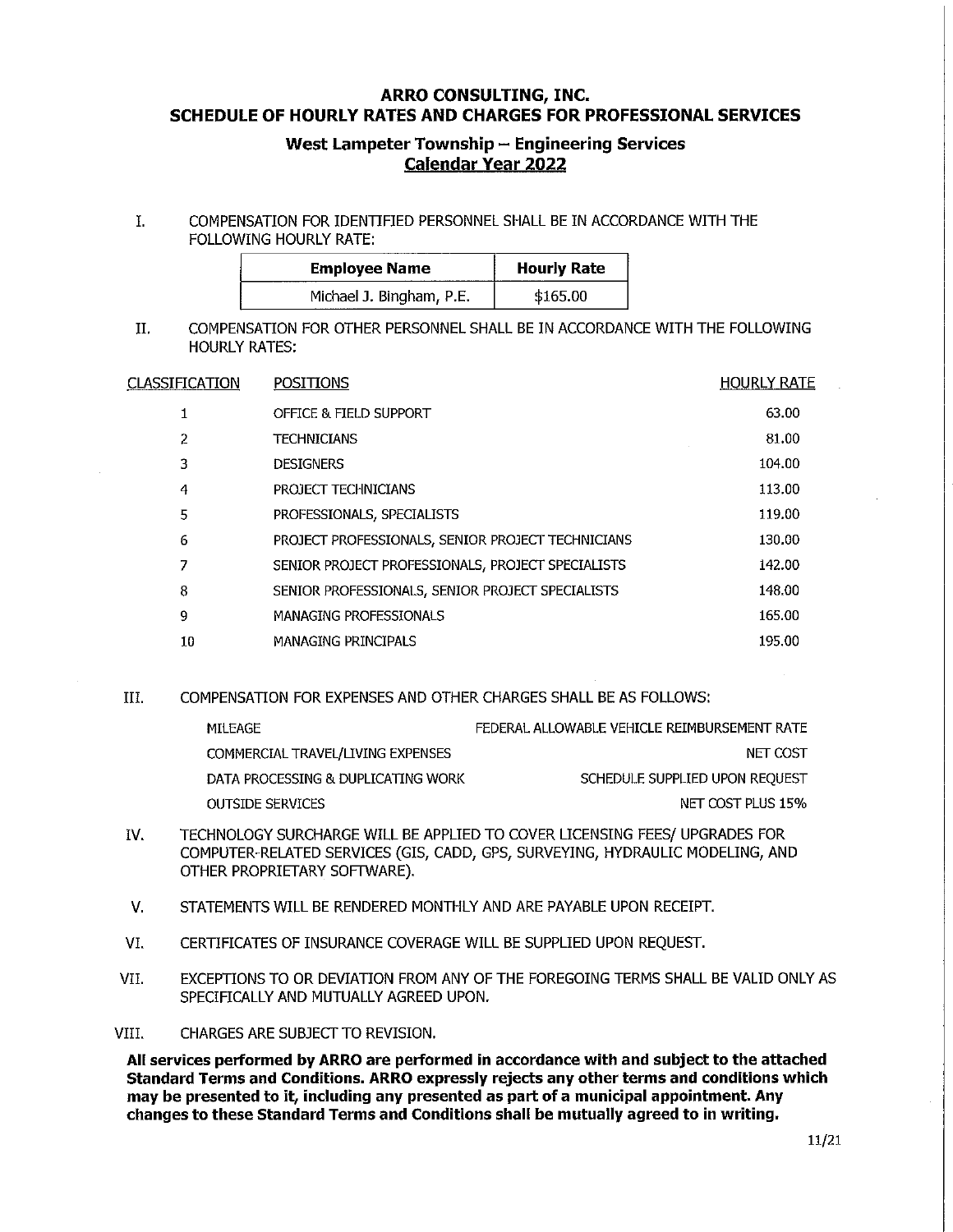#### ARRO CONSULTING, INC. SCHEDULE OF HOURLY RATES AND CHARGES FOR PROFESSIONAL SERVICES POSITION CLASSIFICATION SUPPLEMENT

 $\bar{z}$ 

# West Lampeter Township - Engineering Services<br>Calendar Year 2022

| <b>CLASSIFICATION</b> | <b>POSITION DETAIL</b>                                                                                                                                                                                                 |
|-----------------------|------------------------------------------------------------------------------------------------------------------------------------------------------------------------------------------------------------------------|
| 1                     | OFFICE & FIELD SUPPORT:<br>CADD Clerk, Engineering Intern, Secretary I, Secretary II, Secretary III, Secretary IV                                                                                                      |
| 2                     | TECHNICIANS:<br>Administrative Assistant I, Administrative Assistant II, CADD Operator I, CADD Operator II,<br>Engineering Technician I, GIS Technician I, Operations Consultant I, Resident Project Representative I  |
| 3                     | <b>DESIGNERS:</b><br>Administrative Manager, Designer I, Engineering Technician II, Resident Project Representative II                                                                                                 |
| 4                     | PROJECT TECHNICIANS:<br>Designer II, Engineer I, Engineering Technician III, GIS Analyst I, GIS Technician II, Grant Specialist,<br>Planner I, Project Administrator, Resident Project Representative III, Scientist I |
| 5                     | PROFESSIONALS:<br>Engineer II, GIS Analyst II, Planner II, Scientist II                                                                                                                                                |
|                       | SPECIALISTS:<br>Designer III, Engineering Technician IV, Operations Consultant II, Resident Project Representative IV                                                                                                  |
| 6                     | PROJECT PROFESSIONALS:<br>Engineer III, GIS Analyst III, Planner III, Scientist III                                                                                                                                    |
|                       | SENIOR PROJECT TECHNICIANS:<br>Designer IV, Engineering Technician V, Operations Consultant III, Specifications Writer                                                                                                 |
| 7                     | SENIOR PROJECT PROFESSIONALS:<br>Engineer IV, GIS Analyst IV, Planner IV, Project Manager I, Scientist IV                                                                                                              |
|                       | PROJECT SPECIALISTS:<br>Computer Services Manager, Design Manager, Engineering Specialist, Operations Consultant IV                                                                                                    |
| 8                     | SENIOR PROFESSIONALS:<br>Engineer V, GIS Analyst V, Planner V, Project Manager II, Scientist V                                                                                                                         |
|                       | SENIOR PROJECT SPECIALISTS:<br>Senior Engineering Specialist, Operations Consultant V                                                                                                                                  |
| 9                     | <b>MANAGING PROFESSIONALS:</b><br>Assistant Vice President, Chief Engineer, Engineer VI, GIS Manager, Operations Consultant VI,<br>Senior Planner, Senior Project Manager, Scientist VI                                |
| 10                    | MANAGING PRINCIPALS:<br>Chief Executive Officer, President, Executive Vice President, Senior Vice President,<br>Vice President                                                                                         |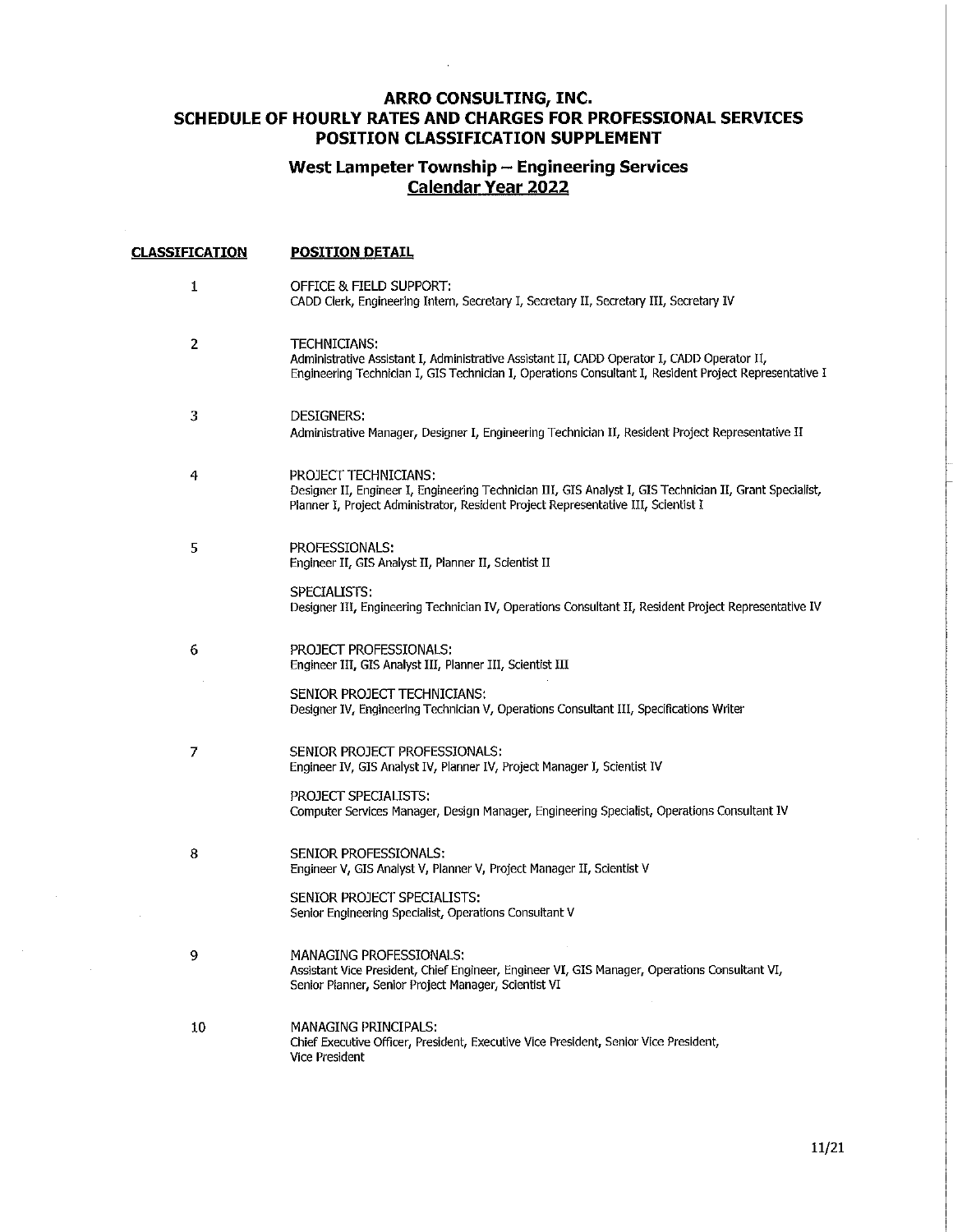#### **Nancy Mellinger**

From: Sent: To: Subject: Craighead Carey, Jennifer <jcraighead@barley.com> Thursday, December 9, 2021 12:51 PM Nancy Mellinger **RE: 2022 Fees** 

Nancy,

Our hourly rate for 2022 will be \$240 which is the same as 2021.

Please let me know if you have any questions or concerns.

Thank you.

Jennifer

Jennifer Craighead Carey 126 East King Street Lancaster, PA 17602 T: 717-399-1523 | x3523 | C: 717-201-7510 | F: 717-291-4660 **Bio** 

# **Barley Snyder**

#### **PRACTICE EXCELLENCE®**

**BARLEY.COM** 

From: Nancy Mellinger <Nancy@westlampeter.com> Sent: Thursday, December 9, 2021 11:55 AM To: Craighead Carey, Jennifer <jcraighead@barley.com> Cc: Amanda Hickman <amanda@westlampeter.com> Subject: 2022 Fees

Kindly submit the 2022 Fee Schedule for West Lampeter Township.

Thank you.

**Nancy Mellinger** West Lampeter Township. 852 Village Road **PO Box 237** Lampeter, PA 17537

INFORMATION CONTAINED IN THIS EMAIL TRANSMISSION IS PRIVILEGED AND CONFIDENTIAL IF YOU ARE NOT THE INTERDED RECIPIENT OF THIS EMAIL, DO NOT READ, DISTRIBUTE OR REPRODUCE THIS TRANSMISSION (HICLUDING ANY ATTACHMENTS). IF YOU HAVE RECEIVED THIS EMAIL IN ERROR, PLEASE IMMEDIATELY NOTIFY THE SENDER BY TELEPHONE OR EMAIL REPLY.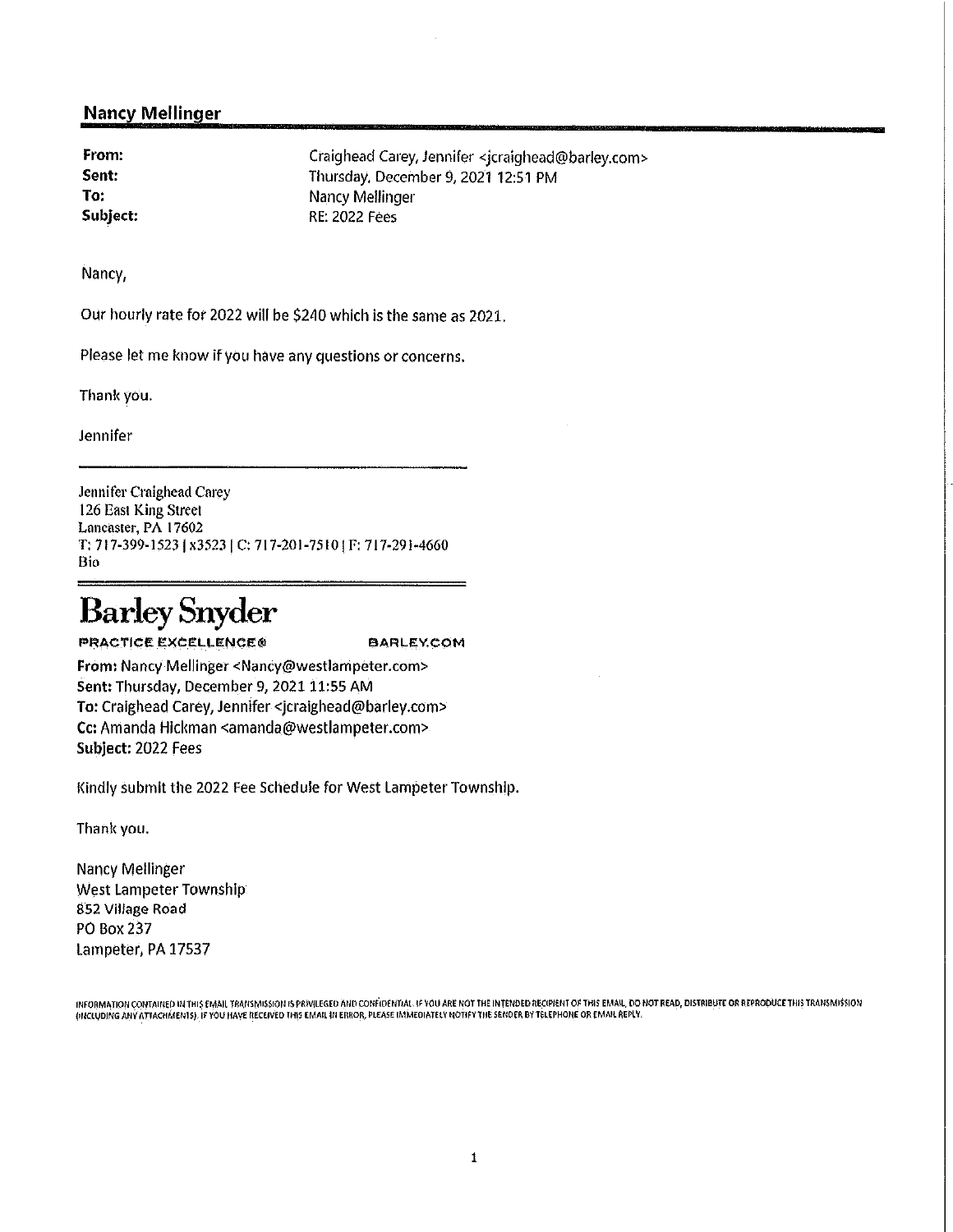# Morgan, Hallgren, Crosswell & Kane, P.C.

# 2022 Fee Schedule

|                       | Hourly Rate            |
|-----------------------|------------------------|
| William C. Crosswell  | \$190.00               |
| Anthony P. Schimaneck | \$185.00               |
| Josele Cleary         | \$185.00               |
| Robert E. Sisko       | \$185,00               |
| Jason M. Hess         | \$180.00               |
| Other Attorneys       | Not to exceed \$190.00 |

In addition, out-of-pocket expenses will be required to be reimbursed, including, but not limited to, photocopying, long distance telephone charges, filing and recording fees, and travel expenses.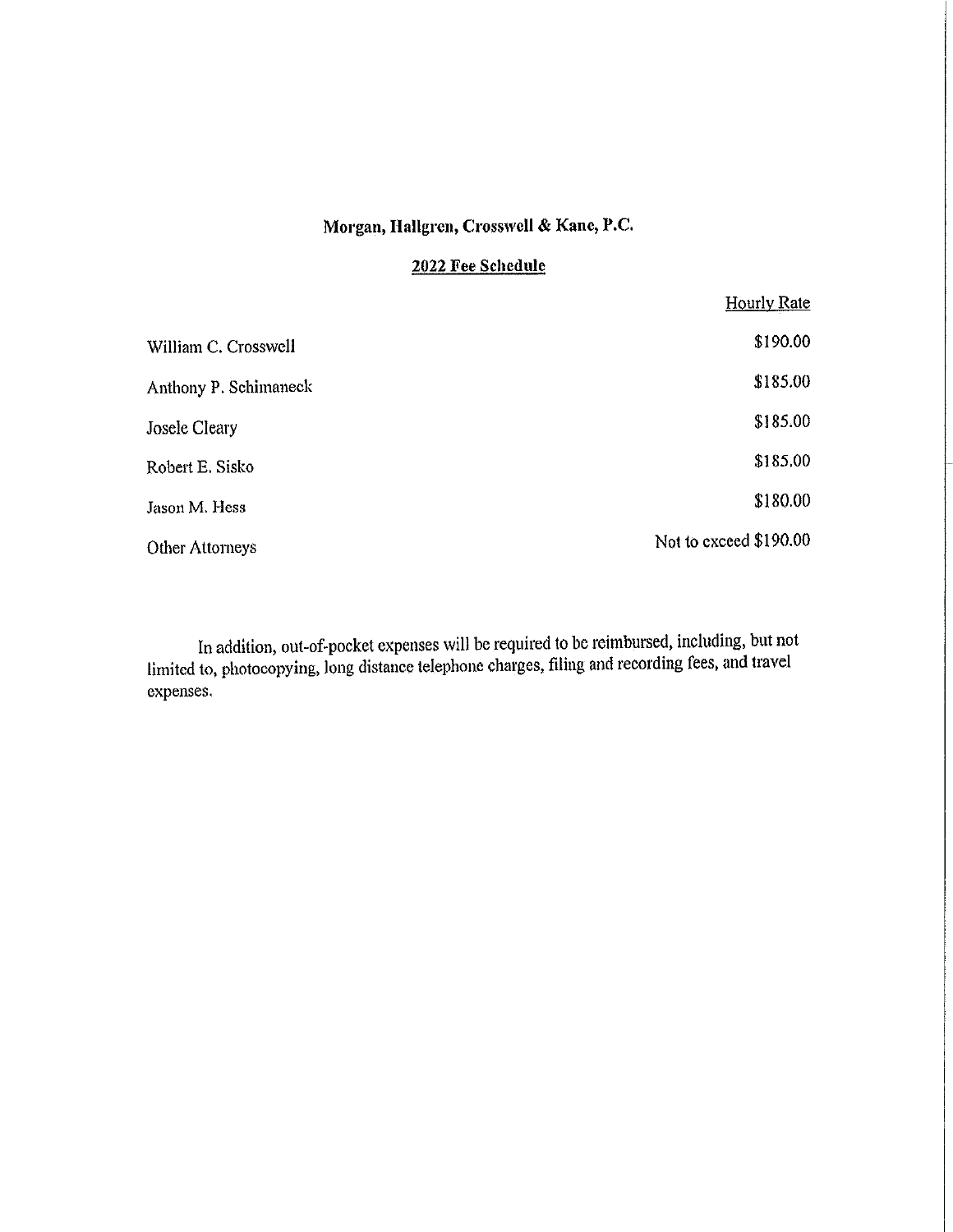#### **Nancy Mellinger**

| From:    | George Alspach <galspach232@aol.com></galspach232@aol.com> |
|----------|------------------------------------------------------------|
| Sent:    | Friday, December 10, 2021 12:46 PM                         |
| To:      | Nancy Mellinger                                            |
| Subject: | Re: 2022 Fee Schedule                                      |

Nancy:

Hourly rate 2022 to be same as 2019, 2020 and 2021. Please let me know if you have questions

\$125.00 hourly rate

\$65 per lien attorney fee

\$41 per lien filing fee

George George D. Alspach, Esq. ALSPACH AND RYDER LLC 232 N. Duke Street Lancaster, PA 17602 (717) 393-3939  $(717)$  397-9034 (fax)

Confidentiality Notice: The foregoing message and all attachments transmitted with it may contain legally privileged and confidential information intended solely for the use of the individual or entity to which it is addressed. If the reader of this message is not the intended recipient, you are hereby notified that forwarding, communicating, disseminating, distributing, copying, or otherwise using this message or its attachments is strictly prohibited. If you believe you have received this transmission in error, please notify the sender immediately and delete the information without retaining any copies. Thank you.

-----Original Message-----From: Nancy Mellinger <Nancy@westlampeter.com> To: George Alspach <galspach232@aol.com> Sent: Fri, Dec 10, 2021 12:07 pm Subject: 2022 Fee Schedule

George-

Please confirm your hourly rate for 2022. Thank you!

Nancy

From: Nancy Mellinger Sent: Thursday, December 9, 2021 11:47 AM To: George Alspach <galspach232@aol.com> Subject: 2022 Fees

Good morning George,

Please confirm your hourly rate for 2022.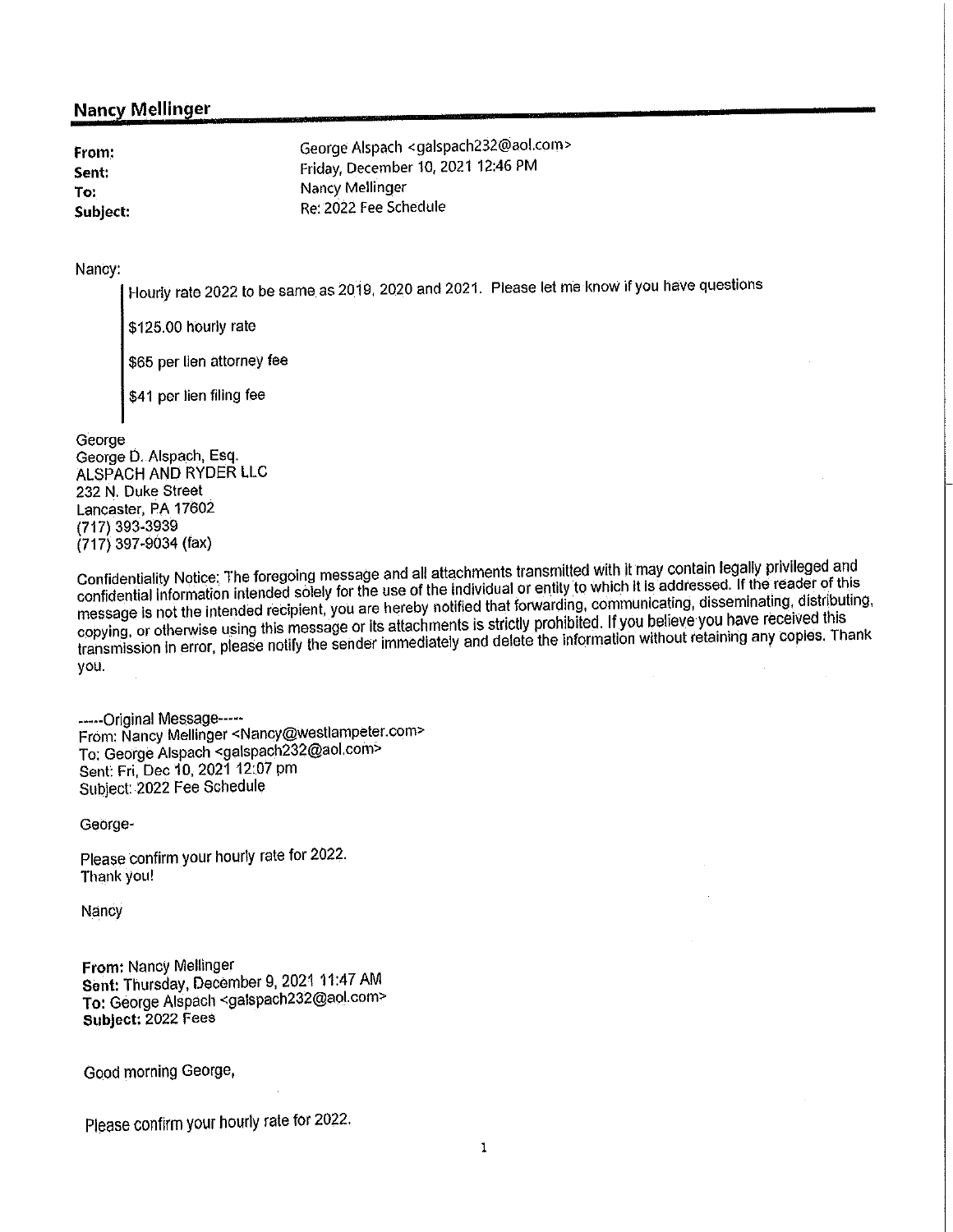

# 2022 UCC FEE SCHEDULE **COMMERCIAL CONSTRUCTION** (Non-1&2 Family Dwellings)

#### Pennsylvania State Educations Fund \$4.50 per permit

Notice of Violation, Court filings and appearance for a summary offense citation \$150 per hour

Preliminary Meetings - \$75 per 1/2 hour increment

#### Projects with Cost of Construction below \$250,000

#### **Plan Review**

\$75 per 1/2 hour increment, billed at permit issuance or permit cancellation/abandonment

| Cost of Construction                                         | Minimum Cost | Allotment of Inspections |
|--------------------------------------------------------------|--------------|--------------------------|
| $$0 - $19,999$                                               | \$150        |                          |
| \$20,000 - \$39,999                                          | \$300        | 4                        |
| \$40,000 - \$59,999                                          | \$450        | 6                        |
| \$60,000 - \$79,999                                          | \$600        | 8                        |
| \$80,000 - \$99.999                                          | \$750        | 10                       |
| $$100,000 - $149,999$                                        | \$1050       | 14                       |
| $$150,000 - $199,999$                                        | \$1750       | 23                       |
| \$200,000 - \$250,000                                        | \$2250       | 30                       |
| Additional inspections above allotment, \$75 per inspection. |              |                          |

**Commercial Inspections (Building, Mechanical, Plumbing, Electrical, Energy)** 

# **Projects with Cost of Construction Above \$250,000**

# **Plan Review & Inspections**

| Up to \$1,000,000                             | .015 X cost of construction. |
|-----------------------------------------------|------------------------------|
| Then from the next \$1,000,001, - \$2,000,000 | .01 X cost of construction   |
| Then from the next $$2,000,001 - $Up$         | .005 X cost of construction  |

1525 Oregon Pike, Suite 901 Lancaster, Pennsylvania 17601 Codeadministrators.com 717-859-3350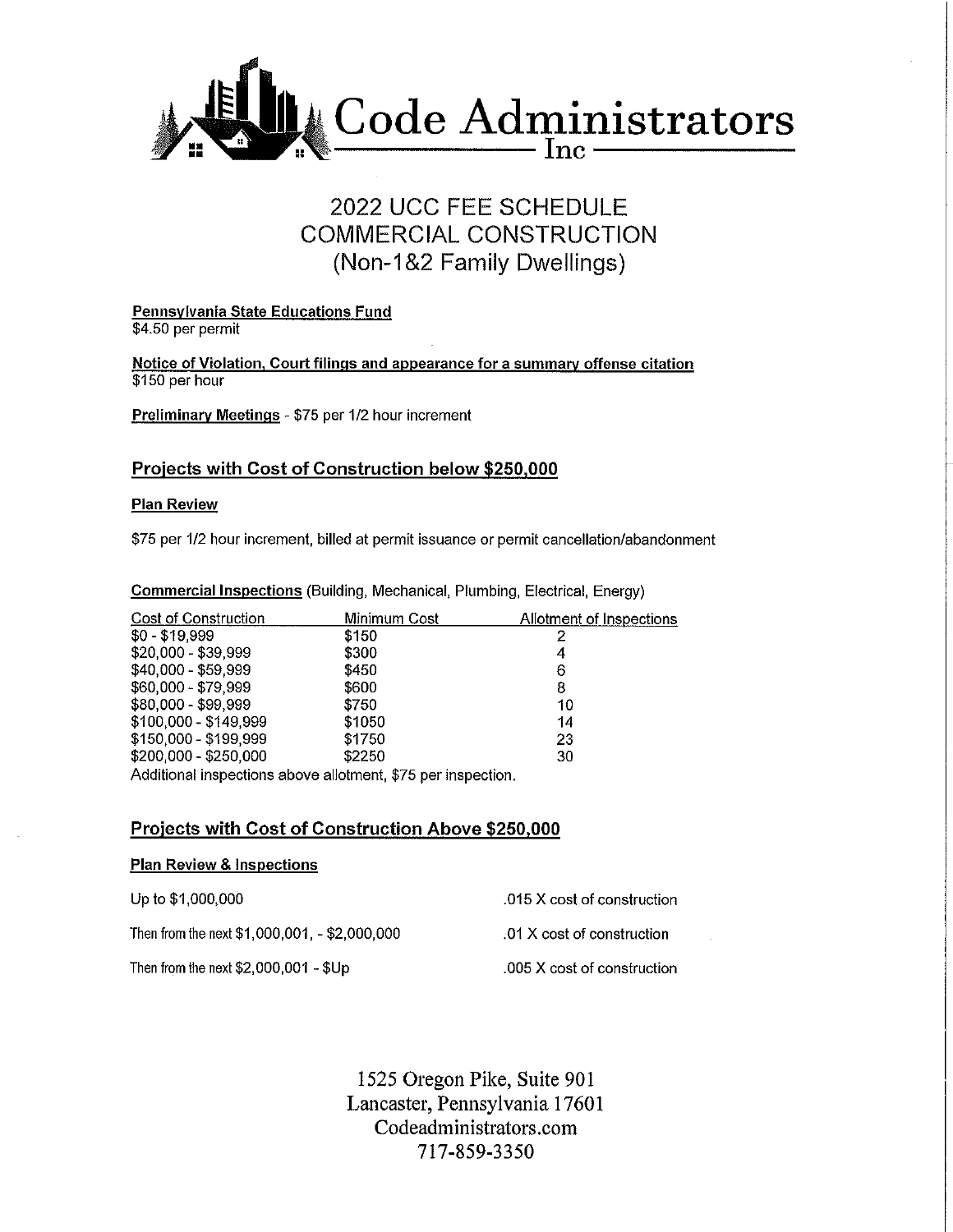

# 2022 UCC FEE SCHEDULE RESIDENTIAL 1 & 2 FAMILY DWELLINGS

#### **Residential - Additions & Alterations**

\$50.00 per Construction Inspection.

Plan review and consulting are conducted at \$60.00/hr., billed at 1/2 hour increments.

Re-inspections are conducted at \$50.00 per trip to job site.

#### **Residential - New Construction**

\$70.00 per Construction Inspection.

Re-inspections are conducted at \$70.00 per trip to job site.

\$200.00 Plans Review Fee per dwelling unit.

Fire sprinkler systems plans review are conducted at \$60.00 per hour.

### **Residential Administrative Fees**

Notice of Violation, Court filings and appearance for a summary offense citation at \$75.00 per 1/2 hour PA State Educational Fee at \$4.50 per permit.

> 1525 Oregon Pike, Suite 901 Lancaster, Pennsylvania 17601 Codeadministrators.com 717-859-3350